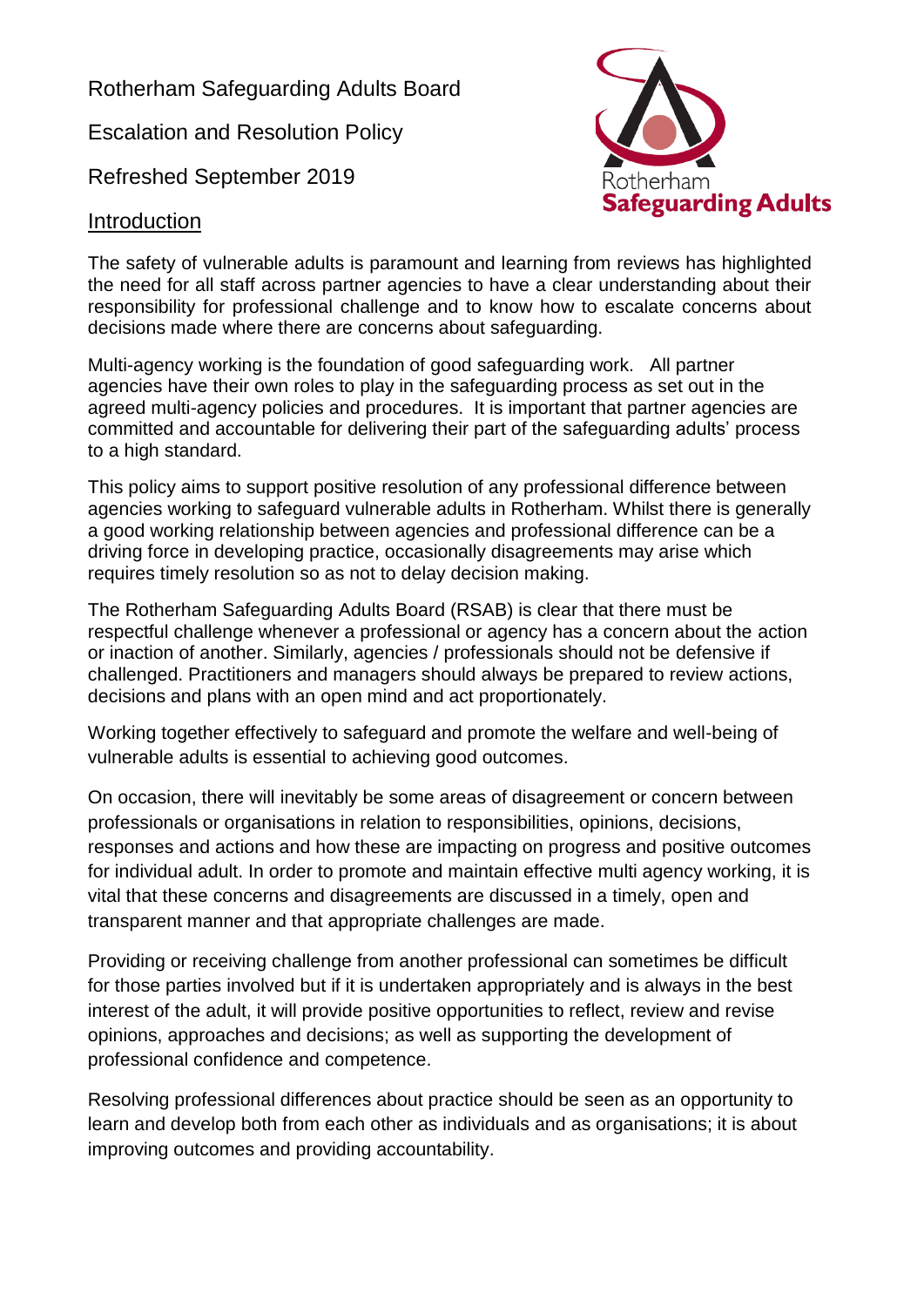Wherever possible, all efforts should be made to resolve these issues at the lowest possible level within and between organisations or agencies, as it is at this level that the adult's circumstances and needs are known.

At no time must professional disagreement detract from ensuring the adult is appropriately safeguarded. The adult's wellbeing, wishes and safety must remain paramount throughout. Any new concerns presenting about the adult(s) subject to escalation should be referred in to the Safeguarding Adult's Team at the Local Authority in the usual manner.

A common area of professional disagreement occurs when an enquiry is to be closed to Adult Social Care, these decisions should be centred on whether the desired outcome has been achieved for the adult(s) at risk and all duty of care has been met in line with the care act.

## **1) Principles of Resolving Professional Differences in Practice**

The following principles apply when resolving professional differences of opinion:

The safety and wellbeing of individual is the paramount consideration in any professional disagreement. Professional differences of opinion, disagreements, or disputes that obscure the focus on the person at risk of harm, or delay to services being provided must be avoided.

The aim should be to resolve any difficulties at the practitioner level or between agencies as simply and as quickly as possible. And in doing so be proportionate to the issues giving cause for concern.

The adult at risk should not become involved in differences of professional opinion unless it is deemed appropriate to seek some level of agreed clarification or their views, wishes and feelings are required to assist with a way forward.

The views of all those involved with the adult should have their views and opinions valued and respected and any challenge should be in relation to practice and not the individual professional.

It is important to remember that multi-agency working with vulnerable adults requires both individual and collective professional judgements to be made and these directly influence practice and decision making. Differences of opinion over professional judgements will not necessarily signify that there are practice issues. However, it is expected that any significant decision influenced by professional judgements have sound rationale supporting them which is transparent, evidenced, clearly recorded and where appropriate, communicated to all those involved in providing multi-agency services to the adult.

Professionals have a duty to appropriately challenge one another when they believe that poor practice - judgement, decision making or delay may impact negatively on positive outcomes for the adult; this includes where statutory requirements or local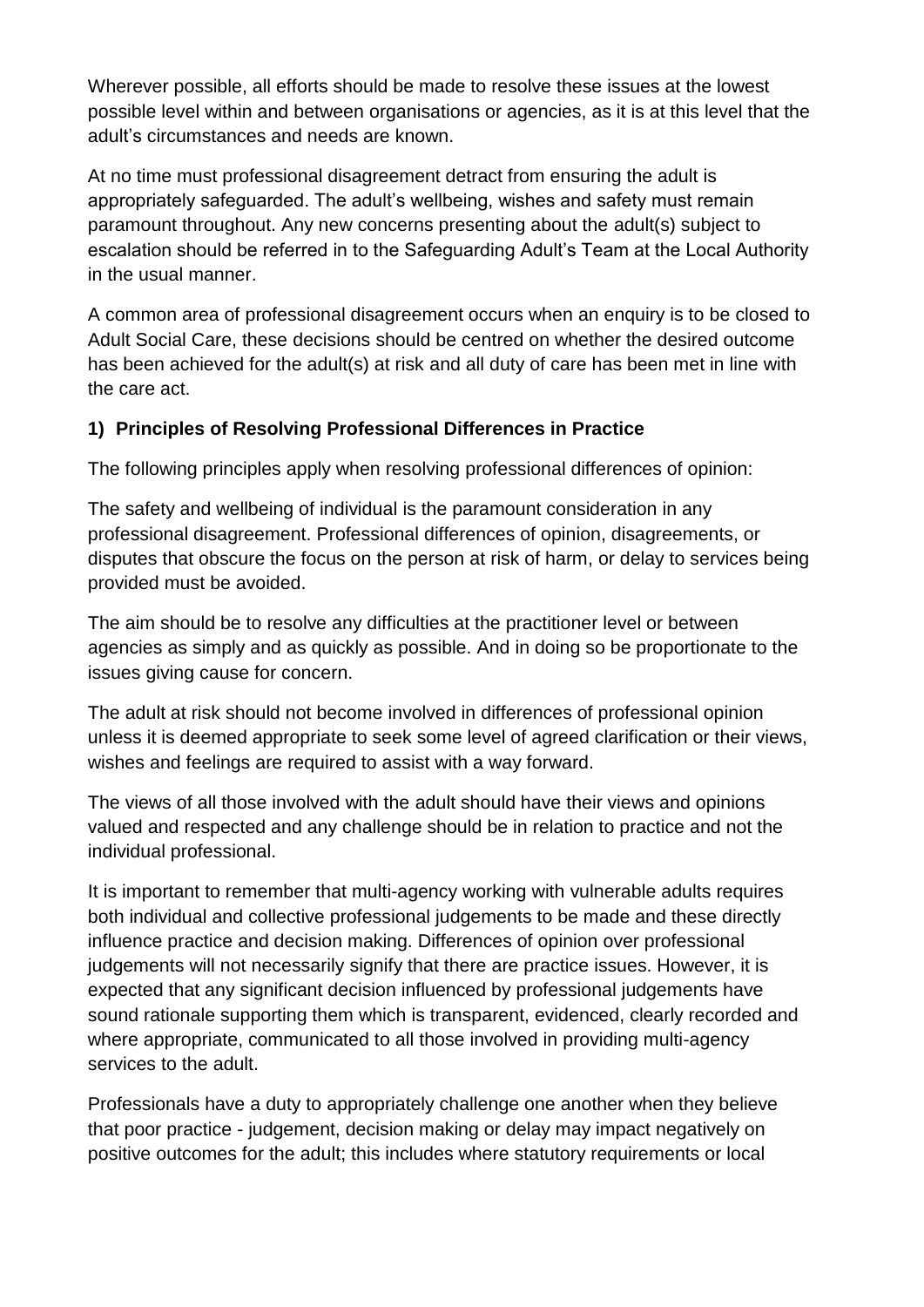procedures are not being adhered to and includes where there is a lack of consideration of the adult's wishes and feelings.

The number of Professional differences/disputes is reduced when there is clarity and understanding relating to the respective duties, roles and responsibilities of individual professionals and agencies and a genuine belief in partnership working.

Effective working together depends on transparency and accountability within and between organisations, and an open and honest approach between professionals.

It should be acknowledged that differences in organisational or professional status and or experience may affect the confidence of some professionals to challenge practice. This should not be a reason for this not to happen and appropriate support should be in place and provided within each organisation to enable and support its professionals / workforce to do so.

### **2) Process for Resolving Professional Differences in Practice**

The following processes and stages are likely to be involved:

#### **Identification or recognition that there is or may be a practice issue**

If a professional identifies that there is or may be a practice issue, it is incumbent on them to work in partnership with colleagues in their own and other organisations to clarify the issue. Early identification and resolution is key to maintaining the focus on outcomes for the adult and prevent an escalation of any issues at a later stage.

Recognition of a Practice issue may be as result of something a professional has observed, read, discussed, heard or been notified of (including from the adult) and / or arise from knowledge about Legislation, Procedures, Protocols and Pathways or Best Practice Guidance.

#### **Clarification of the practice issue within and between agencies**

Early clarification of the Practice issue is essential and will be informed by the status and circumstances of the adult, the likely impact on them and the level and priority of concern potentially raised by the issue. Clarification could involve consulting an experienced colleague, Line Manager, or named safeguarding professional (this should not be a substitute for supervision within the guidelines of the professional's own organisation) and can help clarify thinking in the wider context of the case, checking procedures and other Practice documentation.

Seeking early clarification with colleagues in partner agencies involved with the adult may be enough to provide reassurance that a Practice issue is not evident or that there are actions being taken or to be taken to address any adverse impact on the adult.

#### **Resolution of the Practice issue**

In progressing to this stage the professional who has identified a Practice issue must adhere to all the principles set out in Section 1of this protocol.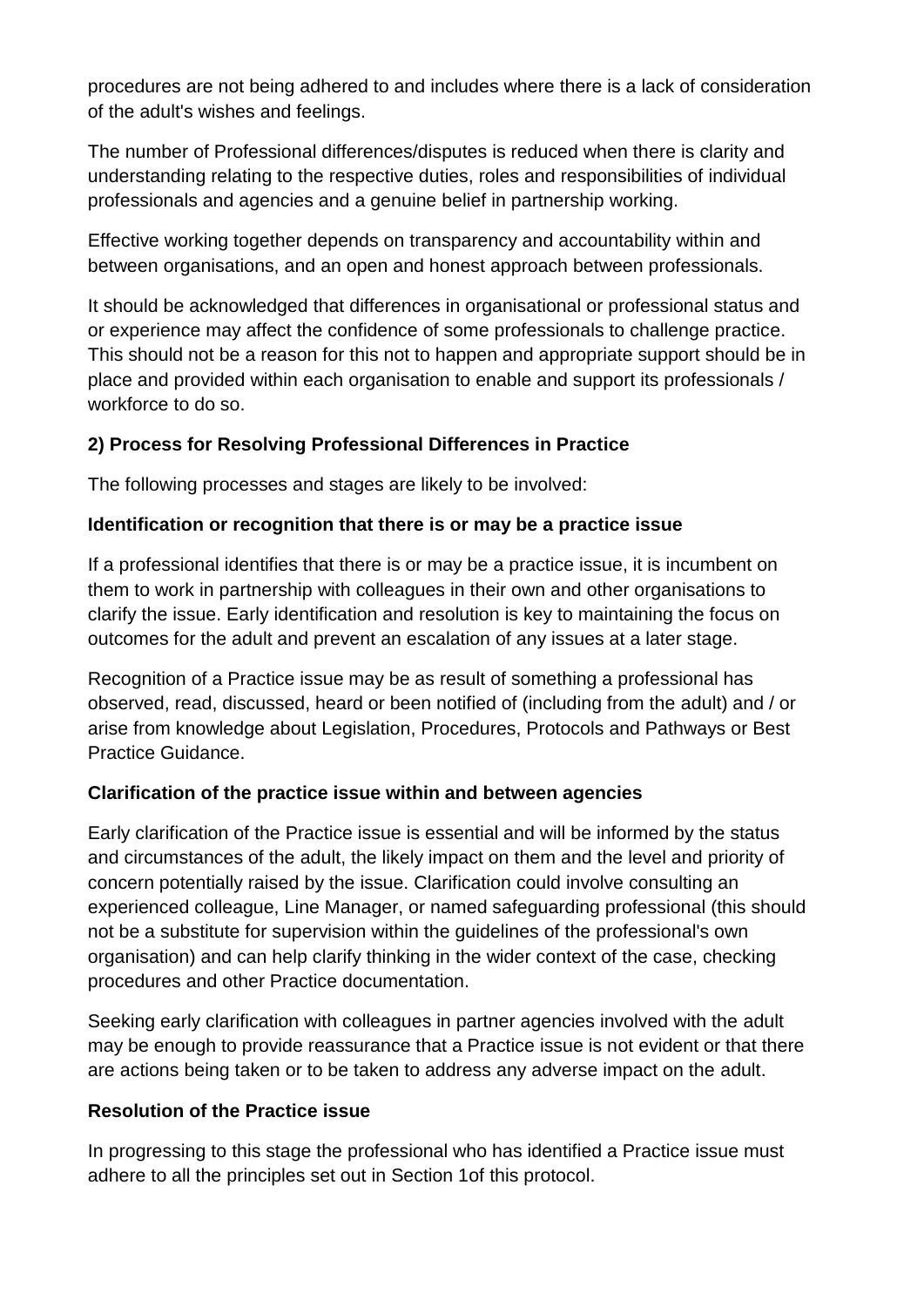## **Stage one**

Any worker who feels that a decision is not safe or is inappropriate should initially consult a supervisor/manager (in the agency concerned or in their own organisation, if the latter is the same as stage 3). When consulting with the supervisor/manager they should:

- 1. Clarify their thinking in order to identify the problem
- 2. Be specific as to what the disagreement is about;
- 3. Be clear about what they aim to achieve.

Initial attempts should be taken to resolve the problem at the lowest possible level. This would normally be between the people who disagree. It should be recognised that differences in status and/or experience may affect the confidence of some workers to pursue this without support.

In all cases, this should be documented on the adult's case record by each of the professionals involved in the discussion, being careful to differentiate between fact and opinion, and to record the outcomes from the discussion.

## **Stage two**

If the problem is not resolved at stage one, the concerned worker should contact their supervisor/manager within their own agency who should raise the concerns with the equivalent supervisor/manger in the other agency. All recording should be completed as in Stages 1

## **Stage three**

If the problem is not resolved at stage two the supervisor/manager reports to their respective operations manager or named /designated safeguarding representative. These two managers must attempt to resolve the professional differences through discussion. All recording should be completed as in Stages 1 and 2.

## **Stage four**

If it has not been possible to resolve the professional differences within the agencies concerned a Safeguarding Adults Board Resolution Panel will be convened by the Chair of the Safeguarding Adults Board. The panel must consist of representatives from three agencies (including the agencies concerned in the professional differences). The panel will receive representations from those concerned and make a decision as to the next course of action, resolving the professional differences concerned.

The decision of the panel is binding on all agencies concerned. The panel will produce a brief report of the issues and decisions made, which is submitted to the Safeguarding Adults Board on an annual basis.

The Board recognise that information in certain case discussions may need to be shared with commissioning in line with contract compliance.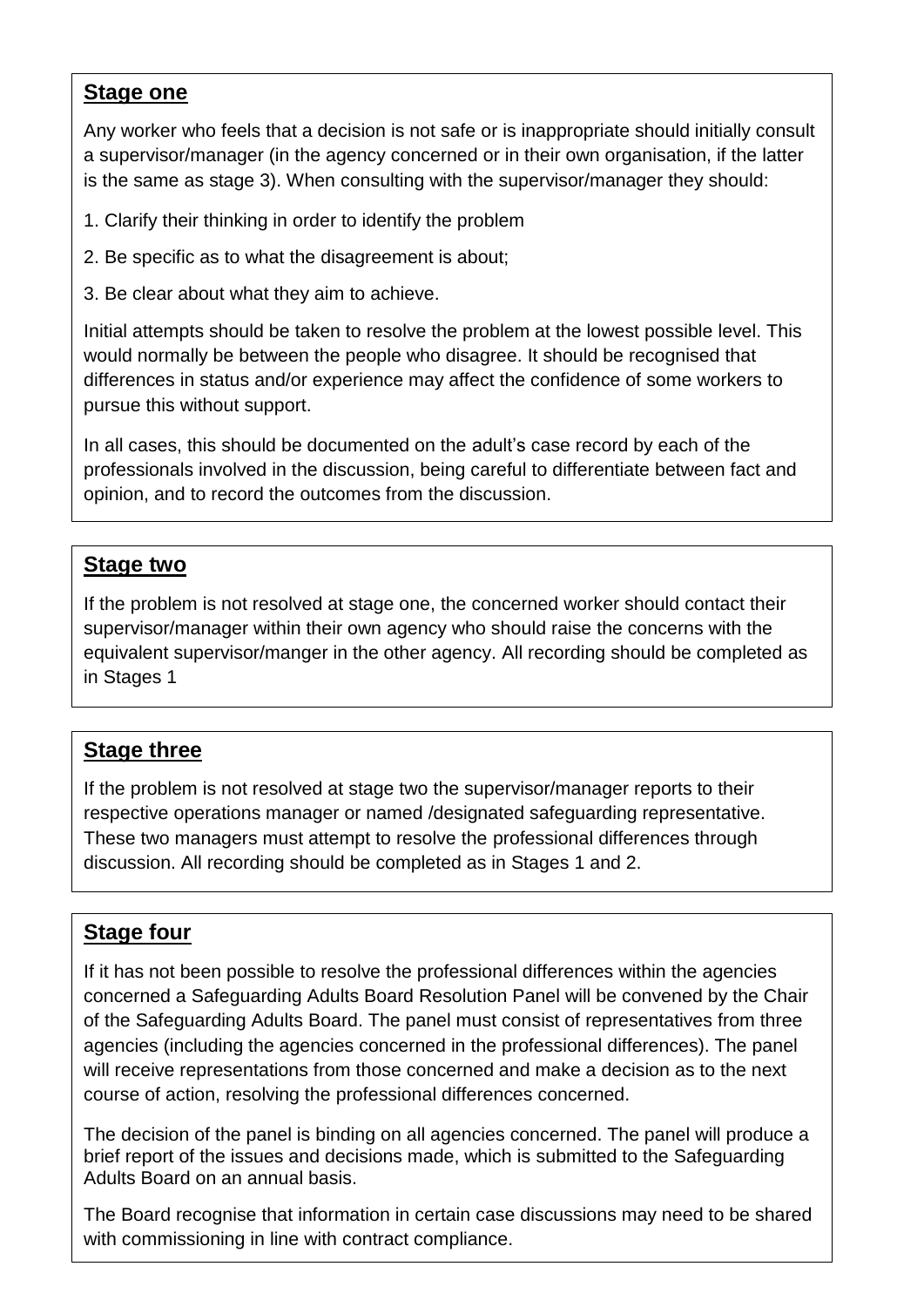Appendix A



# **Escalation and Resolution Procedure for Raising Safeguarding Concerns Flowchart**



the Rotherham Safeguarding Adults Board so that the matter can be reviewed. The outcome will be conveyed to the referrer